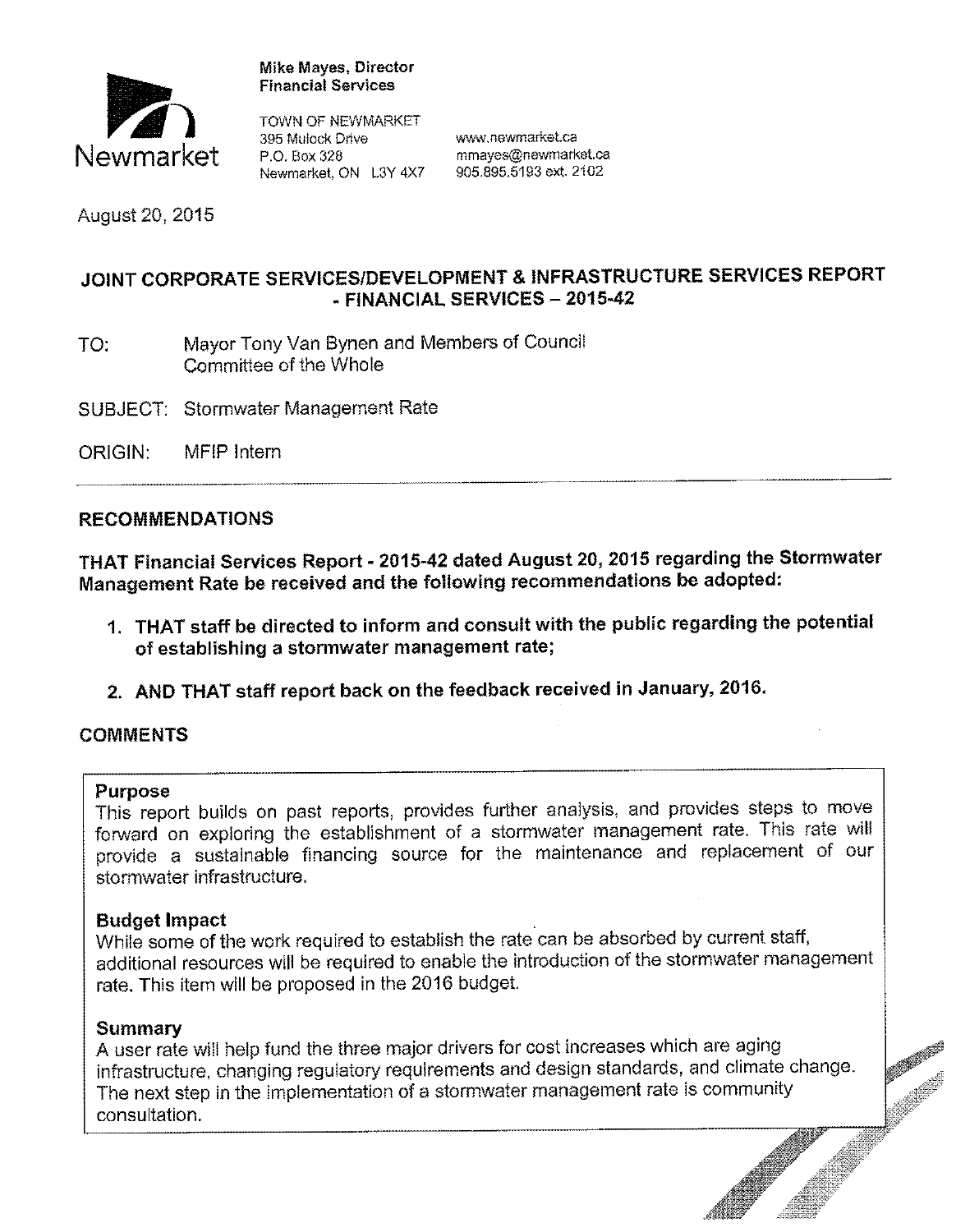# **BACKGROUND**

# **This report provides an update to the Information Report 2012-14 (the report is available on the Town's website and hardcopies are available upon request) and relates to Council direction to establish a stormwater management rate to support the service's operations.**

The establishment of a stormwater management rate was set as a priority in the 2009 Service Delivery Review. As the Capital Financing Sustainability Strategy report has been completed and is being implemented and the Comprehensive Stormwater Master Plan is being developed, this report builds on past reports, provides further analysis, and provides steps to move forward on exploring the establishment a stormwater management rate.

## **Description and Account of Stormwater Management**

# **The Town is responsible for the planning, design, construction, maintenance, inspections, renewal, and rehabilitation of its stormwater management system.**

Stormwater runoff is generated when precipitation from rain and snowmelt events flow over land or impervious surfaces and does not percolate into the ground. As the runoff flows over the land or impervious surfaces (paved streets, parking lots, and building rooftops), it accumulates debris, chemicals, sediment or other pollutants that could adversely affect water quality of our rivers and lakes. Greater levels of stormwater runoff also increase the risks of flooding.

To reduce the negative effects of stormwater runoff, municipalities offer a stormwater management service. Stormwater management refers to building and maintaining structural or engineered control devices and systems such as storm sewers and retention ponds. It also includes operational or procedural practices such as street sweeping and catch basin cleaning. For an overview of the assets the Town manages with respect to stormwater management, refer to Table 1 for the historical cost of our assets as of December 31, 2014.

| <b>Asset Name</b>                            | <b>Estimated</b><br>Quantity | <b>Unit of</b><br><b>Measure</b> | <b>Historical</b><br>Cost |  |
|----------------------------------------------|------------------------------|----------------------------------|---------------------------|--|
| <b>Real Assets</b>                           |                              |                                  |                           |  |
| Land                                         | 130                          | Acres                            | \$12,264,376              |  |
| <b>Pipe Assets</b>                           |                              |                                  |                           |  |
| <b>Storm Sewers</b>                          | 225                          | Kilometres                       | \$66,922,601              |  |
| <b>Catch Basins</b>                          | 7,278                        | Number                           |                           |  |
| <b>Stormwater Manholes</b>                   | 3,450                        | Number                           |                           |  |
| Outlets to receiving waters                  | 355                          | Number                           |                           |  |
| <b>Pond Assets</b>                           |                              |                                  |                           |  |
| <b>Stormwater Management Facilities</b>      | 53                           | Number                           | \$9,847,092               |  |
| <b>Watercourse Assets</b>                    |                              |                                  |                           |  |
| Watercourses, streams, rivers, and<br>creeks | 55                           | Kilometres                       | N/A                       |  |

## **Table 1: Stormwater Management Asset Inventory**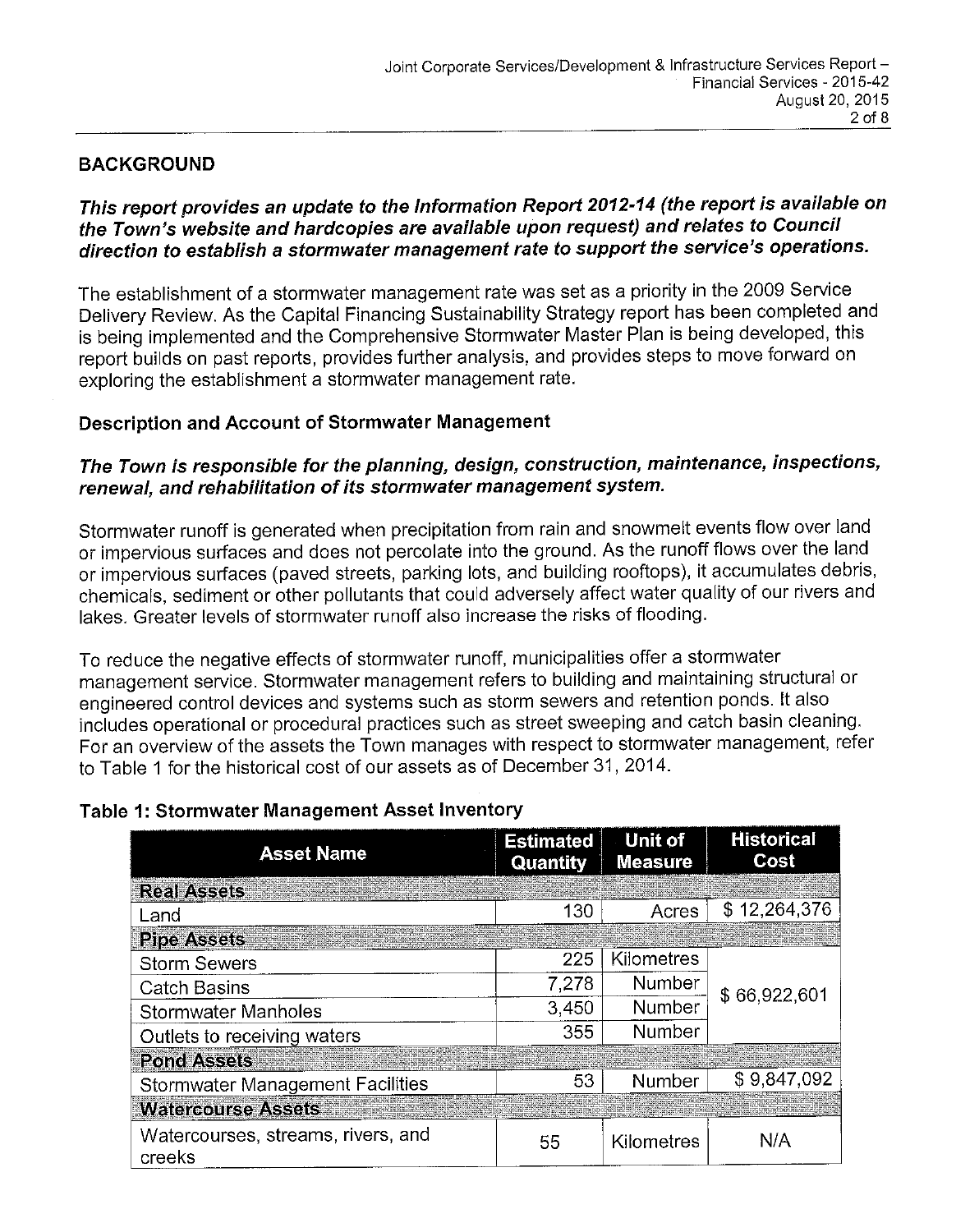### **The three major drivers for cost increases are aging infrastructure, changing regulatory requirements and design standards, and climate change.**

The following subsections will describe the challenges the Town faces with respect to the three major cost drivers for our stormwater management system.

## **Aging Infrastructure**

## **Contributions to the stormwater asset replacement fund need to increase in order to fund the replacement of aging assets in the short and long term.**

The Town's Capital Financing Sustainability Strategy outlines our stormwater capital financing needs over the next half century. According to the strategy, the Town requires asset replacement fund contributions of \$1.56 million per year to ensure that our assets are able to provide for the current service level. Refer to Table 2 to see the replacement value of assets and when assets are recommended to be replaced based on their expected useful life. Staff will expand the Town's Asset Management Plan to better understand the financing needs of the stormwater management service.

| <b>Projected Replacement Replacement Value</b> |               | Percentage                       |  |
|------------------------------------------------|---------------|----------------------------------|--|
| 1-10 Years                                     | \$17,017,100  | 15%                              |  |
| 11-20 Years                                    | \$3,992,900   | 4%                               |  |
| 21 - 30 Years                                  |               | 0%                               |  |
| 31 - 40 Years                                  | \$219,300     | 0%                               |  |
| 41 - 50 Years                                  | \$1,670,400   | $1\%$                            |  |
| $51 + Years$                                   | \$90,939,100  | 80%                              |  |
| Total                                          | \$113,839,000 | 100%<br><b>Contract Contract</b> |  |

### **Table 2: Stormwater Projected Asset Replacement Costs.**

## **Regulatory Requirements and Design Standards**

## **The Town is developing a comprehensive stormwater management master plan as per the regulatory requirements outlined in the Lake Simcoe Protection Act (LSPA).**

Stormwater runoff containing phosphorus from both urban and rural sources has upset Lake Simcoe's ecosystem. The runoff has fostered excessive aquatic plant growth, raised water temperatures and decreased oxygen levels, thereby rendering limited breeding grounds for wildlife inhospitable.

Consequently, the Town is developing a comprehensive stormwater master plan to explore various ways to reduce phosphorus levels in runoff within its study area in compliance with Lake Simcoe Region Conservation Authority's guidelines. To execute the stormwater master plan, additional funds for capital investment and operations will be required.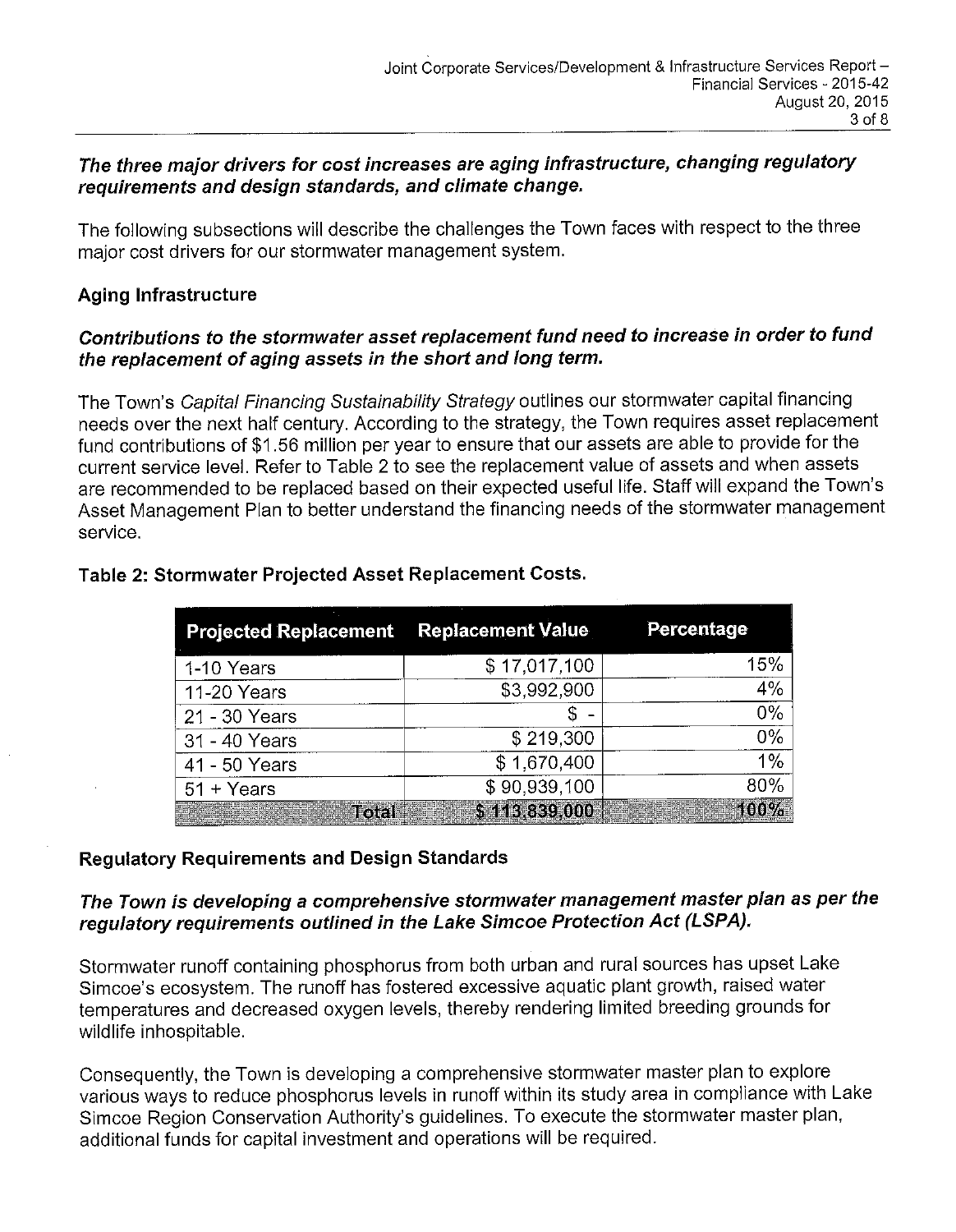# **Climate Change**

## **Local governments face legal and liability risks relating to stormwater management and climate change.**

Municipalities across Ontario are experiencing more intense and frequent extreme weather events due to climate change. According to the Insurance Bureau of Canada, fire was once the leading cause of property insurance claims **in** Canada. Now, water and wind damage caused by severe weather are the top concern.

As a result of the increased flooding, some Ontario residents face higher insurance premiums, lower property values, and/or flooding damage that is not covered by their insurance companies. In certain cases, residents are looking beyond their insurer to recover flood-related costs; instead, they are launching lawsuits against the governments responsible for stormwater management.

In 2010, the City of Stratford paid \$7.7 million to settle a class action lawsuit brought on by residents who were flooded in a 2002 storm. This sum is in addition to \$1.3 million that Stratford paid to residents in emergency compensation after the flooding took place. Furthermore, the City of Mississauga and City of Thunder Bay are currently defending a class action lawsuit for damages to private homeowners as a result of floods.

## **The desired service level of stormwater management cannot be met at the current funding level.**

Over the past 5 years, the Town spent \$402,000 per year on average on stormwater management related costs. This spending includes both operating costs and capital costs. With the additional resources needed for asset replacement fund contributions, phosphorus runoff mitigation, and flood control upgrades, the desired level of stormwater management cannot be met at the current funding level. With an update of the Asset Management Plan to include stormwater management assets and the implementation of multi-year budgeting, the financial needs will be determined in 2016.

| Table 3: Stormwater Management Costs over the Past Five Year Period |  |  |  |
|---------------------------------------------------------------------|--|--|--|
|---------------------------------------------------------------------|--|--|--|

| Year               | 2010                                                      | 2011 | 2012. | 2013 | 2014 | <b>Average</b> |
|--------------------|-----------------------------------------------------------|------|-------|------|------|----------------|
| <b>Expenditure</b> | \$573,143   \$236,698   \$198,547   \$758,600   \$242,045 |      |       |      |      | \$401.807      |

## **ANALYSIS**

In order to fund the stormwater infrastructure, the Town should establish a stormwater management rate.

# **A stormwater management rate helps municipalities sufficiently and equitably fund their stormwater management system.**

The Capital Financing Sustainability Strategy recommends establishing a stormwater management rate. The motivation for their recommendation is that "Many municipalities have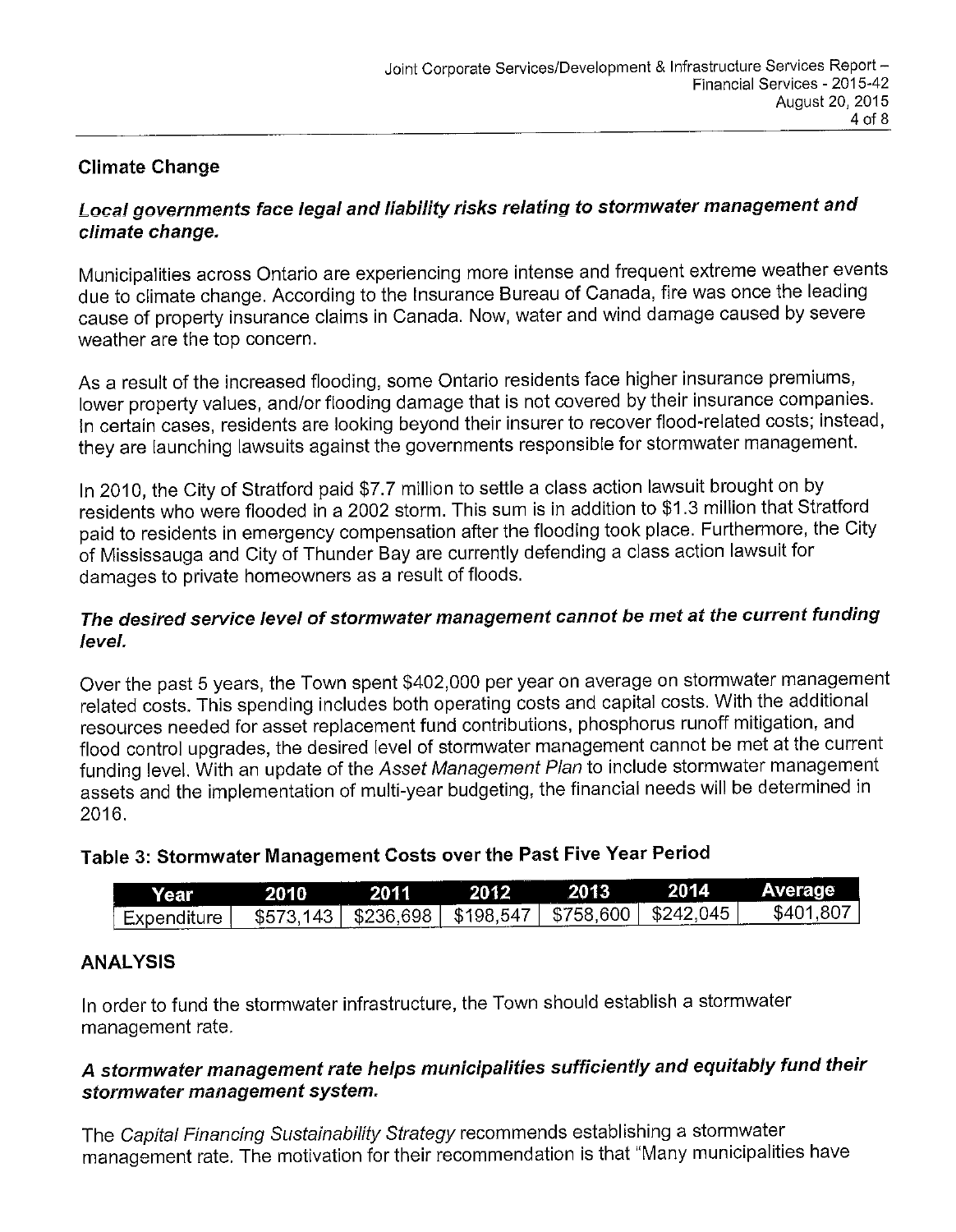found it a challenge to reach the required funding levels for stormwater infrastructure, since it is often competing for funding with recreation facilities, roads and other services that are more visible to the public. Rate based stormwater management funding can offer a more stable and dedicated funding source."

### **The principles for establishing the stormwater management rate should mirror the principles established for the water and wastewater utility rates.**

With the Financial Report 2014-36 (report available on the Town's website and hardcopies are available upon request), Council adopted the principles of determining the water rate. The following guiding principles are adapted from the water rate principles to be appropriate stormwater rate principles.

- **1.**  Fairness and Equity Rates should reflect each customer's fair share of the costs of controlling and treating stormwater runoff.
- 2. Water Resource Management Stormwater rates should be structured to encourage customers to maintain the natural quantity and quality of runoff. This **will** ensure that customers will be better protected from flooding and the natural waterways will be safe and clean.
- 3. Simplicity Customers' bills should be predictable and easy to understand. The rate should also be simple to administer **in** order to keep Town costs low.
- 4. Financial Sustainability Stormwater should receive no funding from property taxes. Rates must fund all necessary investments and operating costs with respect to stormwater management. These investments allow the Town of Newmarket to expand, operate and maintain a reliable stormwater management system.

## **Legal Considerations**

Under the authority of the Municipal Act, 2001 the Town has authority to pass a "Fees and Charges" By-law for the purpose of funding stormwater management. As such, tax exempt property owners would be required to pay the stormwater management fee, just as tax exempt properties pay for water and wastewater services. Tax exempt properties include education institutions, philanthropic organizations, churches and long-term care homes.

In order for government revenue sources to be considered a user fee, there must be a rational nexus between the amount of the fee and the cost the user imposes on the government. Therefore, there must be sufficient correlation between the level of runoff from a property and the fee the property owner pays.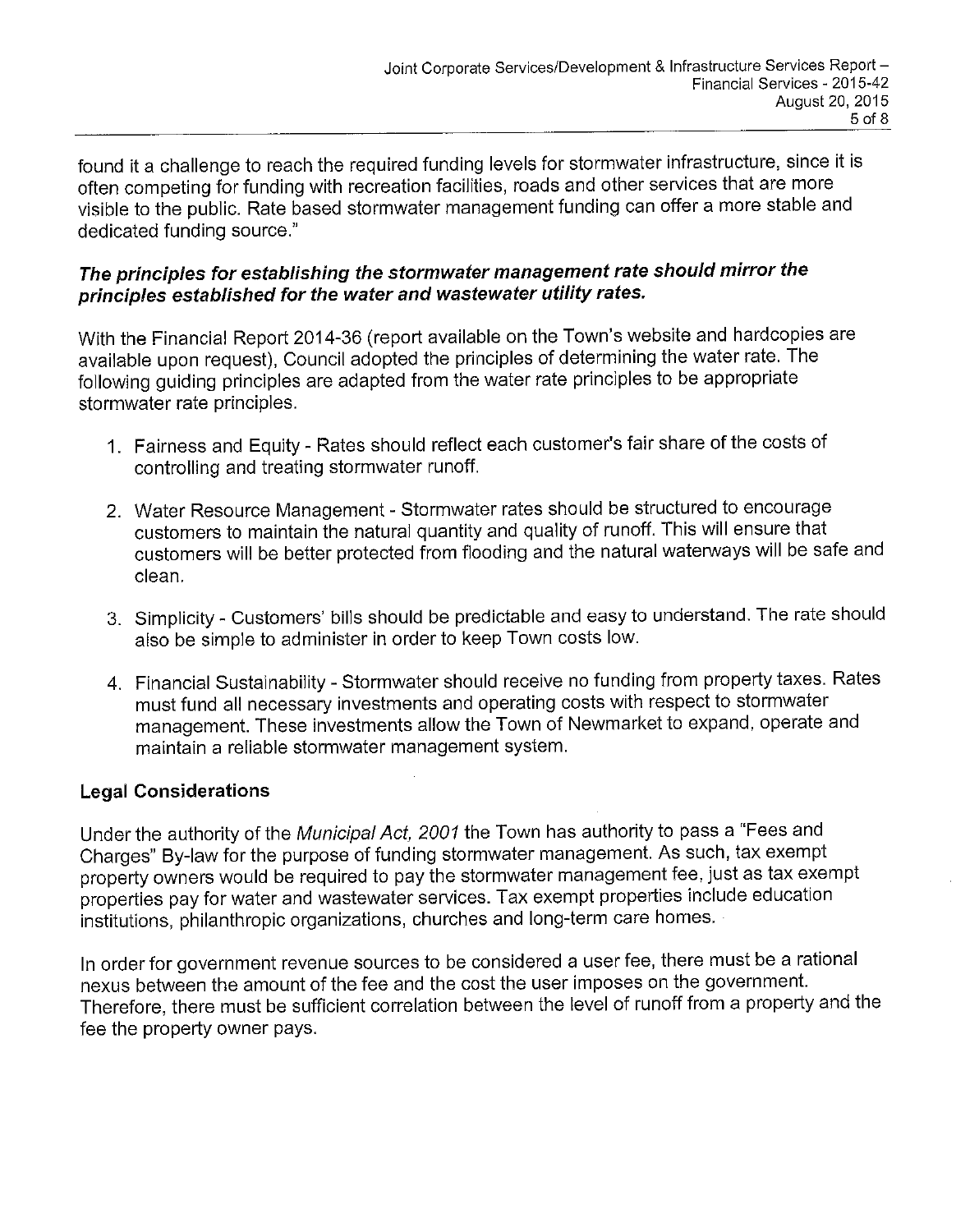### **Based on these principles, this report explores four options for collecting the required revenue to support the Town's stormwater management system.**

## **Option 1: Status Quo**

The status quo means of funding the stormwater management system is through property taxes. As experience has shown, taxes provide an insufficient level of funding because stormwater management projects compete for funding against projects that are more visible to the public. This option has low administration costs; however it is not a sustainable option as a greater level of funding is required in the short and long term. This option does not meet the financial sustainability principle.

## **Option 2: Flat Rate**

In a flat rate system, properties are charged the average costs of servicing their property class with stormwater management. With this system, all residential properties pay one rate and nonresidential properties pay another rate. This option has an initial startup and ongoing maintenance costs. It would offer stable and predictable funding for the stormwater management system. However, it is not fair and equitable as a small shop would pay the same fee as a large retail complex.

### **Option 3: Prorated Rate**

In a prorated rate system, properties are charged based upon their individual level of expected water runoff. To determine the level of expected runoff, geographic information system (GIS) software is used to determine the impervious areas of each property. Once the impervious area is determined, the runoff factor is determined using calculations established from the Town's engineering standards. This option is the most complex administratively but offers the greatest incentive to reduce runoff.

## **Option 4: Tiered Rate:**

In a tiered rate system, properties are charged based upon total runoff ranges, where higher ranges are charged higher amounts. To determine which tier a property is a part of, the area of the property is multiplied by the runoff factor of its land use to determine the expected runoff level. With the runoff level, the property is sorted into one of the tiers where the range of the runoff is defined and the associated rate is applied.

### **Recommended Option**

### **This report recommends using the tiered option (Option 4) where the rate system would reflect properties' runoff and best match the Town's current administration capacity.**

The recommended option is Option 4. This option would allow for a charge that reflects a property's runoff that best matches the Town's current administration capacity. It also addresses the requirement of a rational nexus between the user rate and the cost the user imposes on the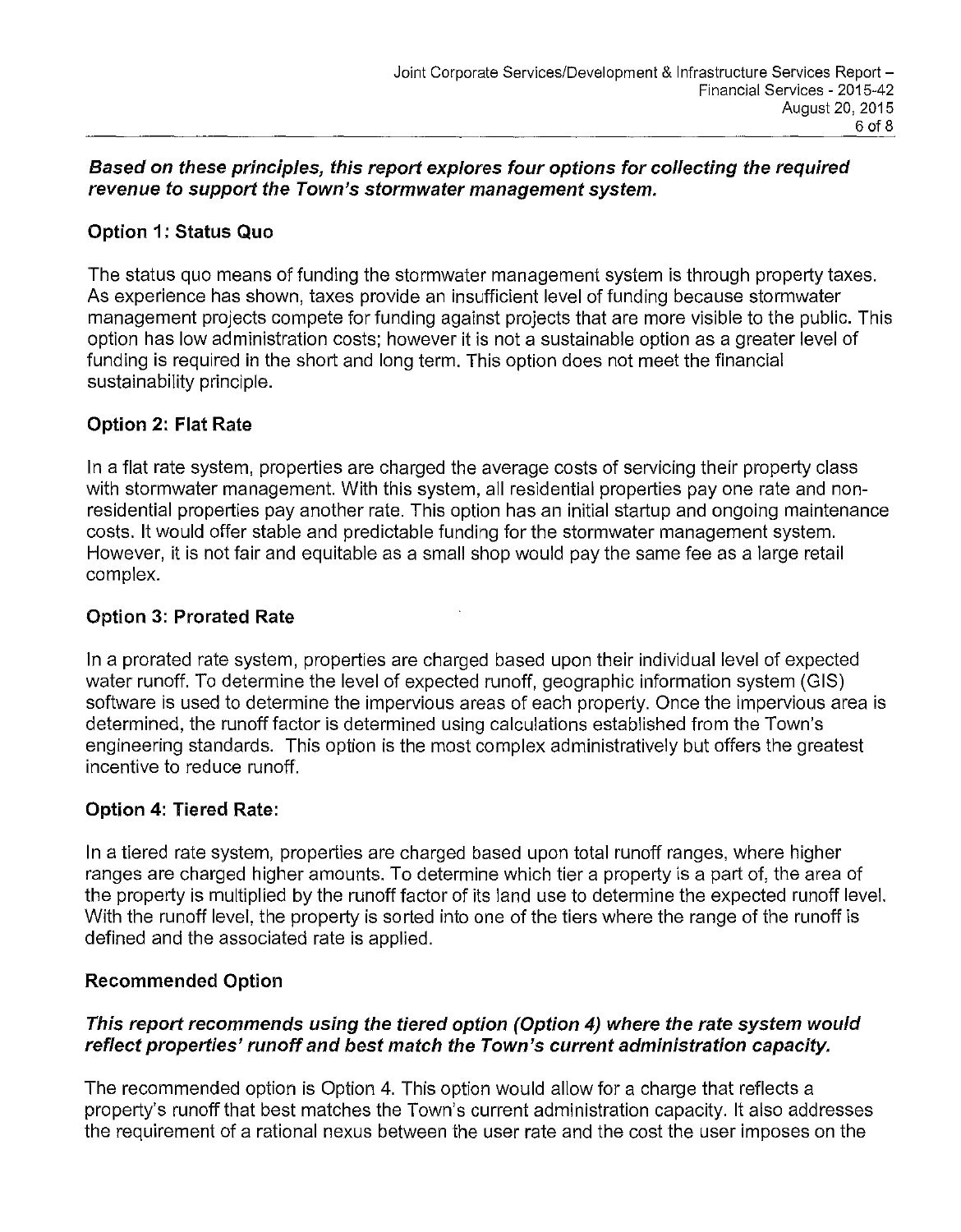utility. In the future, it may be advantageous to establish a rebate to encourage best practices of stormwater management to be employed on private properties.

## **Implementation Strategy**

The following is a tentative timeline of milestones for the next steps of stormwater funding:

- 1. Consultation with the public on the need for a rate and potential rate structures: October-December, 2015.
- 2. Report back to Council on the feedback received from the public consultation and seek approval for rate structure: January, 2016.
- 3. Presentation of final rate structure and implementation approval: June, 2016.
- 4. Public Education on fee roll-out: October-December, 2016.
- 5. Town-wide stormwater fee billings begin: January, 2017.

# **COMMUNITY CONSULTATION**

## **Public consultation is recommended to implement a stormwater management rate.**

The Town of Newmarket's Financial Services Department will be working closely with the Communications Department to develop a communications plan that will encompass public education and community engagement. Communication tools and tactics will include, but are not limited to:

- Advertisements and Town Page Notices
- Information on the Newmarket website
- Education and awareness through the Town's social media channels
- Public Information Centre/Open Houses
- Newspaper ads in the local newspaper
- Media releases and advisories

# **BUSINESS PLAN AND STRATEGIC PLAN LINKAGES**

This report supports Council's Strategic Priorities by following the theme of "Efficiency/ Financial Management" and the specific priority of "Ensuring Effective and Efficient Management" by pursuing a funding source for stormwater management that is reliable, predictable, and fair to ensure the service can continue to be effectively run in the future.

This report supports the Town's Strategic Plan linkages of being "Well-Equipped & Managed" by implementing processes that reflect sound fiscal responsibility; "Well-Planned & Connected" with long-term strategy matched with a short-term action plan; and "Well-Respected" for considering innovative solutions for the future well-being of the Town.